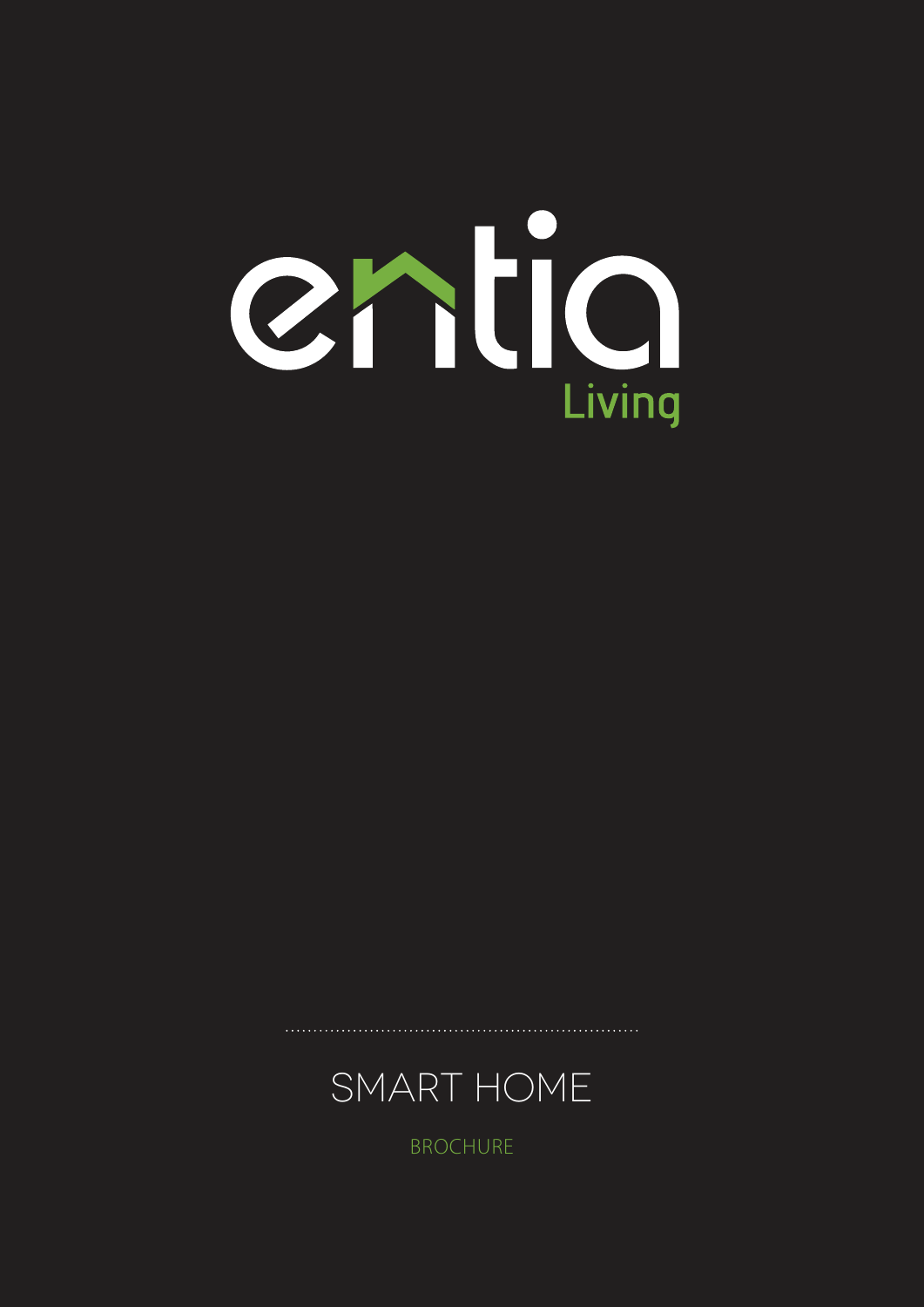## INTRODUCTION

Home. We all have it and it is our safe heaven, our base of operations, our place of comfort, it's a central point of our lives. That is why it needs to be one with us. That is why we want to control it as though it is just another part of us, Easy. Intuitive. Enjoyable. Efficient. These are the traits of the ENTIAliving system - a smart home system for everyday people.

There are countless electronic devices present in our home that need to be controlled. It is our goal at Entia to make that an easy task - make it fun. At an affordable price. That is what we had in mind, when we started the **Entia Company**. We wanted to design a system that will unite all

the devices and harmonize our homes. To design a system that will make it easy to save energy when we are at home or away. To create a system that will help us make our homes work for us. We have done all that and more. **ENTIAliving**. A smart home system that will harmonize your home.

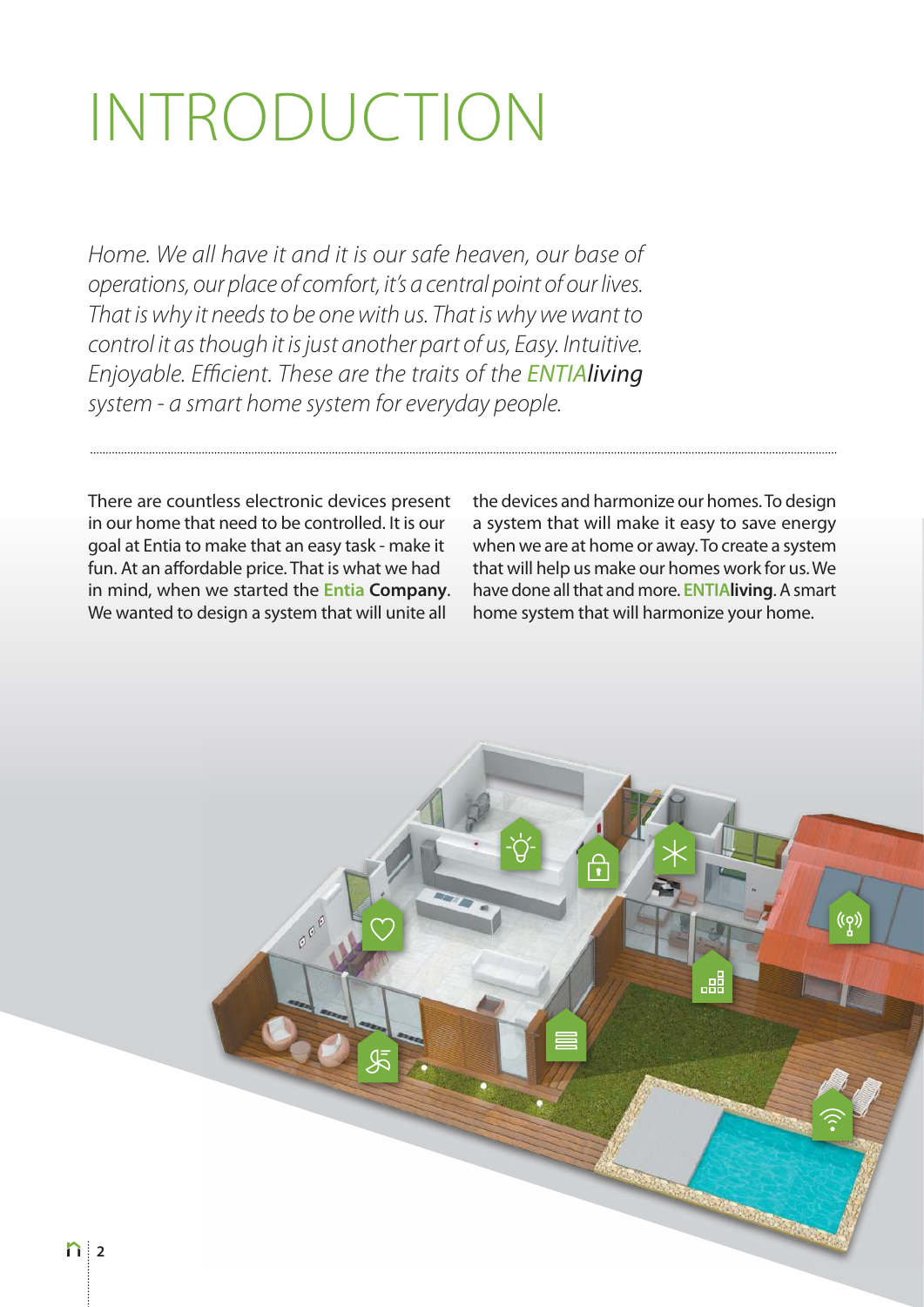ENTIAliving is a smart home system that enables automatic control of living environments with the aim of increasing the comfort and security of its users, providing efficient energy use and enabling remote control over Internet.



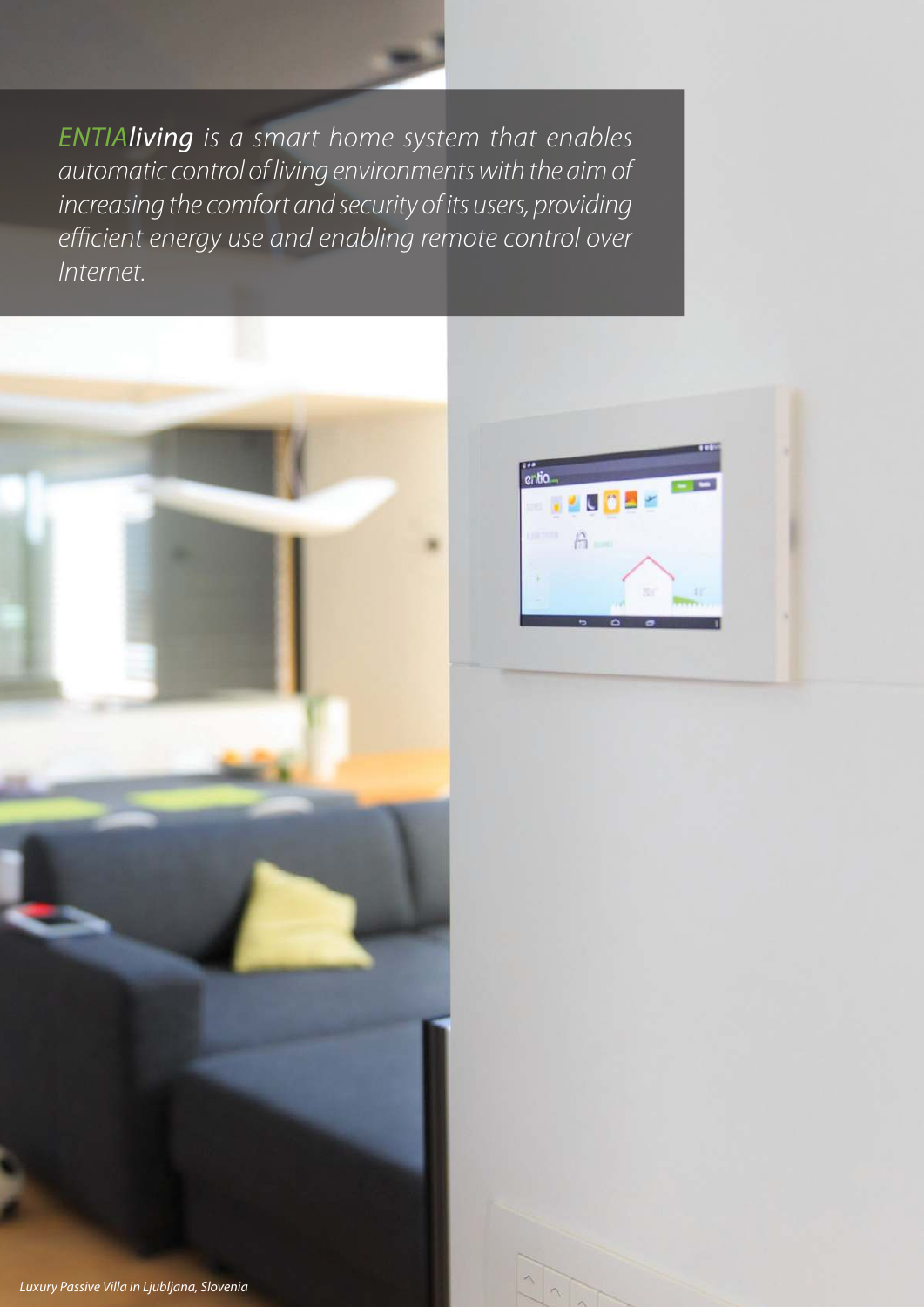# FUNCTIONALITY



## **ENERGY EFFICIENCY SECURIT**

Why spend when we can save. Energy is expensive these days so let us consume it with care. Let ENTIAliving make your home more energy efficient, more environment friendly and of course, more friendly towards your wallet.

- 
- 
- 
- 



. . . . . . . . . . . . . . . . . .

Protection against burglary, fire, flood and more... Be instantly aware of unwanted events. A home has to be a safe place and ENTIAliving makes it so. Compatible with most commercially available security systems.

- **Heating & Cooling Control Protection against burglary**
- **C** Shading Control **Control Control Control Control Control Control** Control Control Control Control Control Control Control Control Control Control Control Control Control Control Control Control Control Control Cont
	- **Power outlets control COVID-10** Protection against flood
		- **Measure everything Measure everything Measure everything**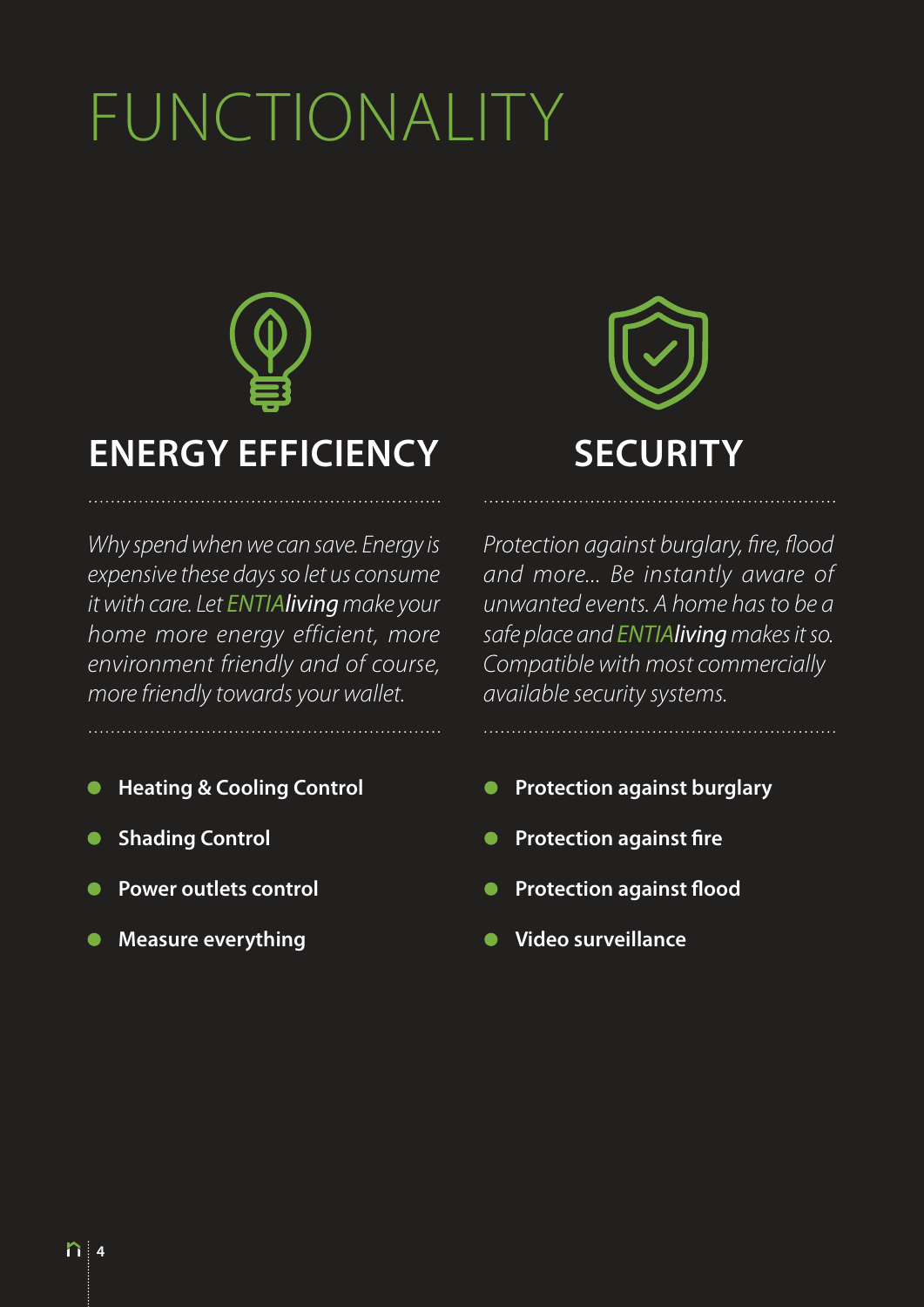

With ENTIAliving our home is always with us, in our pockets, on our smartphones, tablets or personal computers. Beautifully designed, fast and secure apps put us in control of our homes, wherever we are.

- $\bullet$
- $\bullet$
- 
- **iOS, Android, Windows,... Ventilation Control**



We made the ENTIAliving smart home customizable to our needs and habits, customizable to suit our lifestyles; we made the ENTIAliving to work with you and for you. Feel comfortable in and about your home with ENTIAliving.

- **Apps for smartphones Apps for smartphones Apps for smartphones Apple 2014**
- **Apps for tablets Control**
- **Web interfaces** Shading Control
	-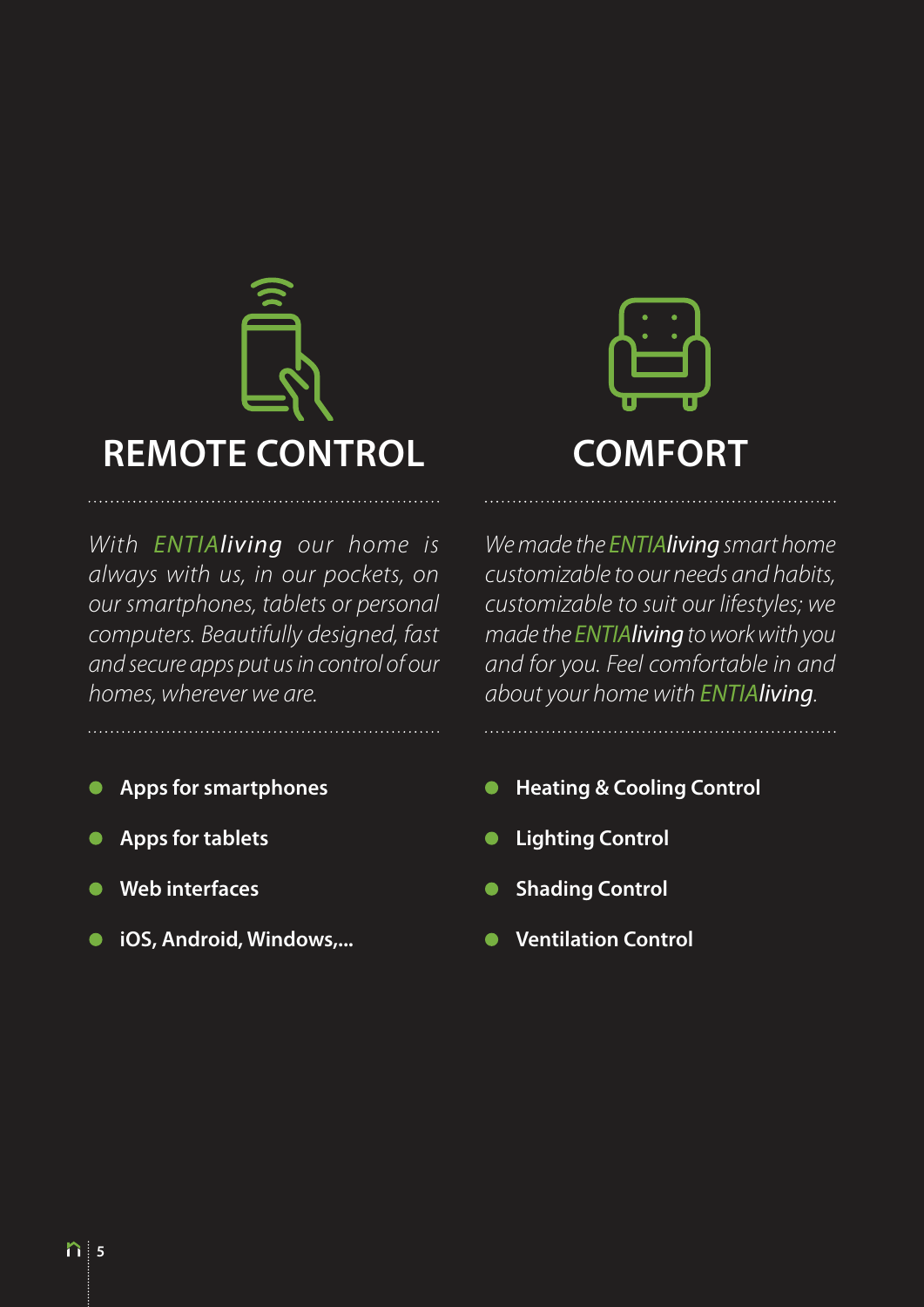## FUNCTIONALITY



Why spend when we can save. Saving energy has never been more fun. ENTIAliving, environment and wallet friendly.

### **Ventilation Control**

Automatic ventilation based on the air quality (humidity, CO2, CO etc.) is completely automatic with ENTIAliving.

### **Scenes & Schedules**

Control everything at once with ENTIAliving scenes. Have the temperature drop when you are away. Think less, do more.

### ■ Shading Control

Control your shades and blinds. Scenes, remote control, weather based control, it's all there.

### **Remote Control**

Have your home in your pocket, wherever you are. Beautiful free apps for smartphones, tablets and personal computers.

### **Sensor Value Presentation**

Want to measure something? Anything? Air quality, sun radiation, temperature? Be aware of the quality of your surroundings.



### **Security & Safety**

Feeling safe is essential in a home, and ENTIAliving makes it so. Protection from burglary, flood, fire and more…



Individual lights or groups of light, dimmed ambient lighting, pool or garden lighting system, scenes, remote control…

## **Heating & Cooling Control**

With **ENTIAliving** at the helm of your home, heating and cooling is as intuitive and cost effective as anybody would want it.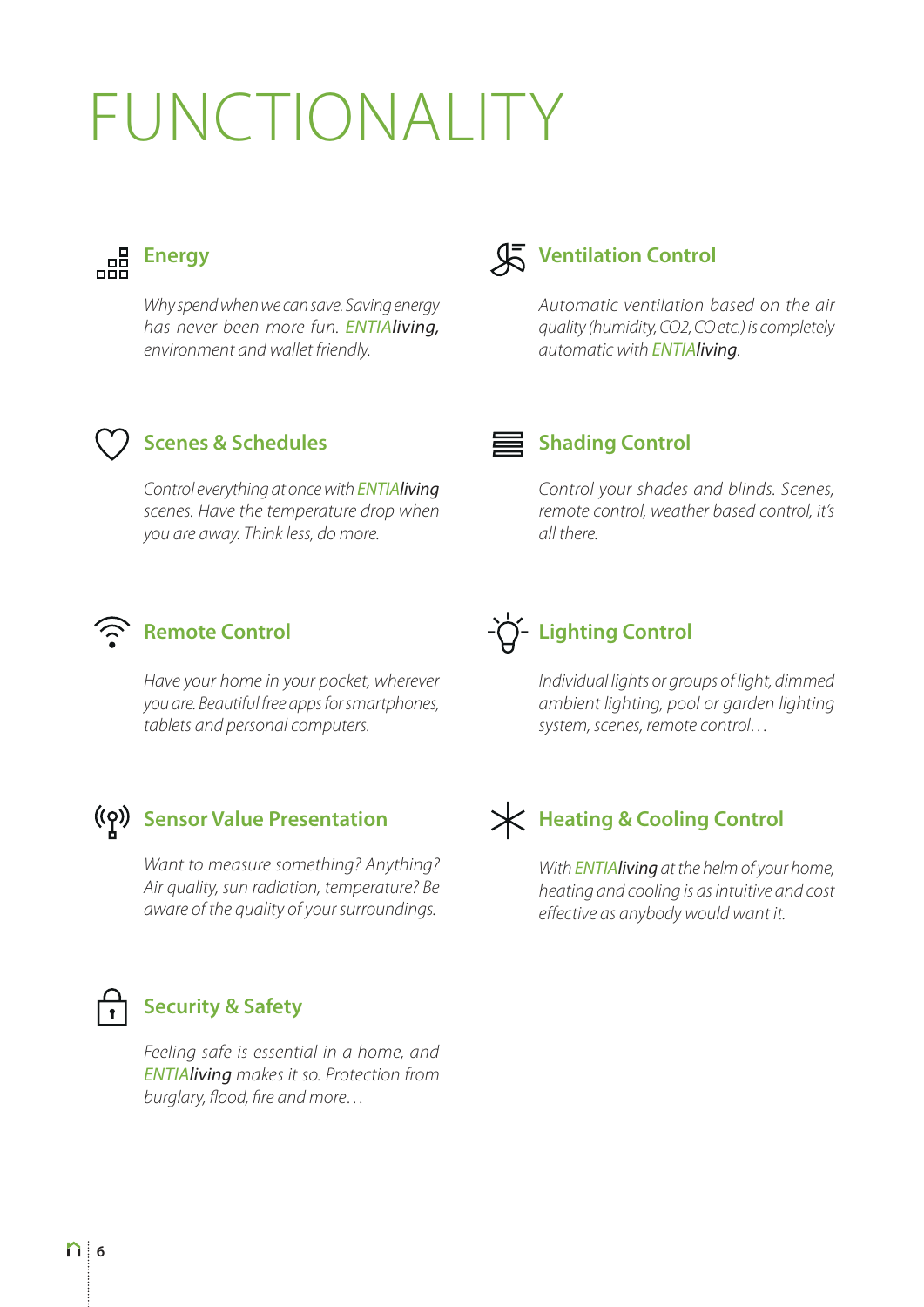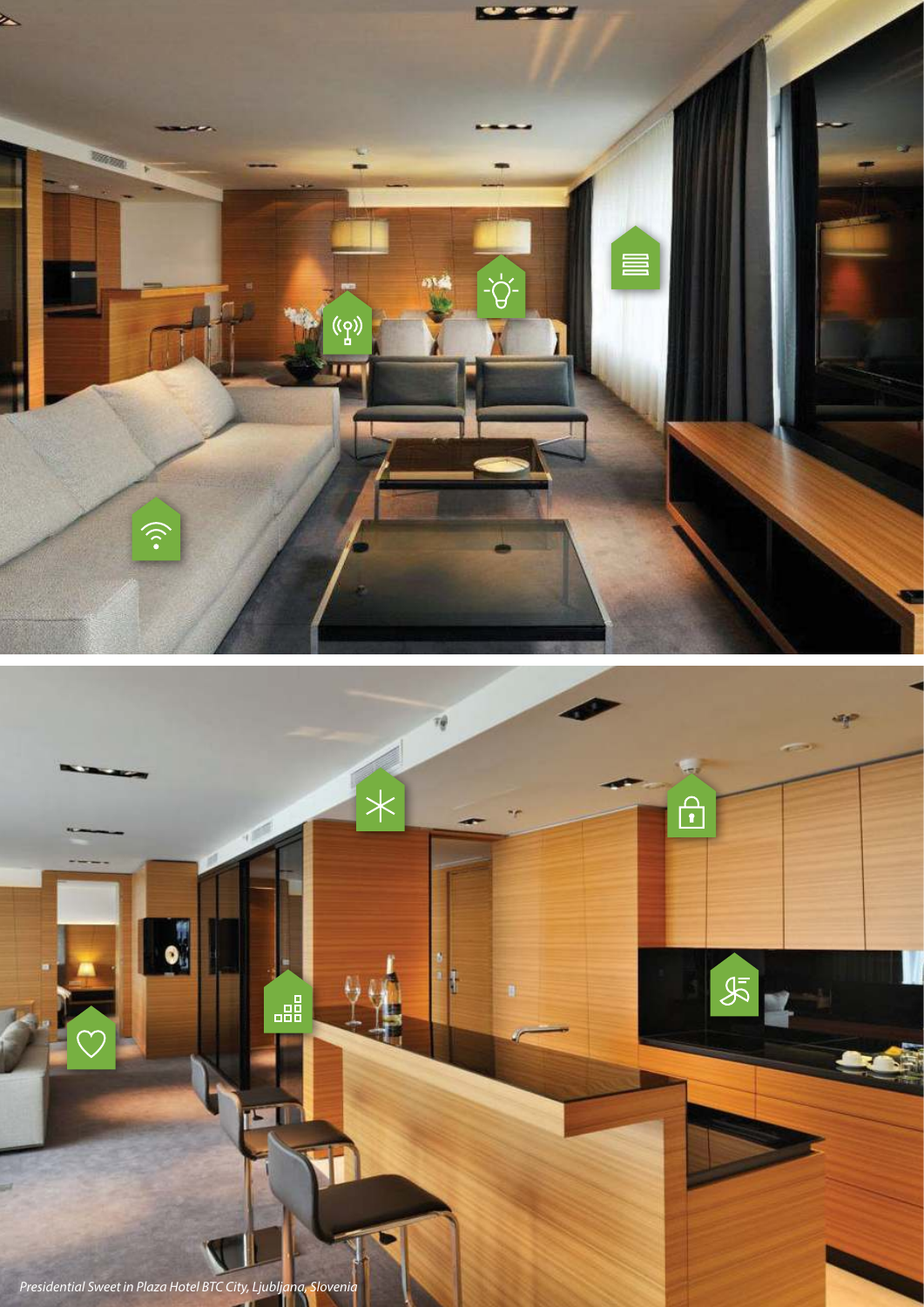The ENTIAliving cloud can now connect to Apple HomeKit, Amazon Echo and Google Nest platforms. Glasovno upravljanje, upravljanje preko geo lokacije in seveda aplikacije vašega najlubšega proizvajalca so sedaj del sistema ENTIAliving.



vva

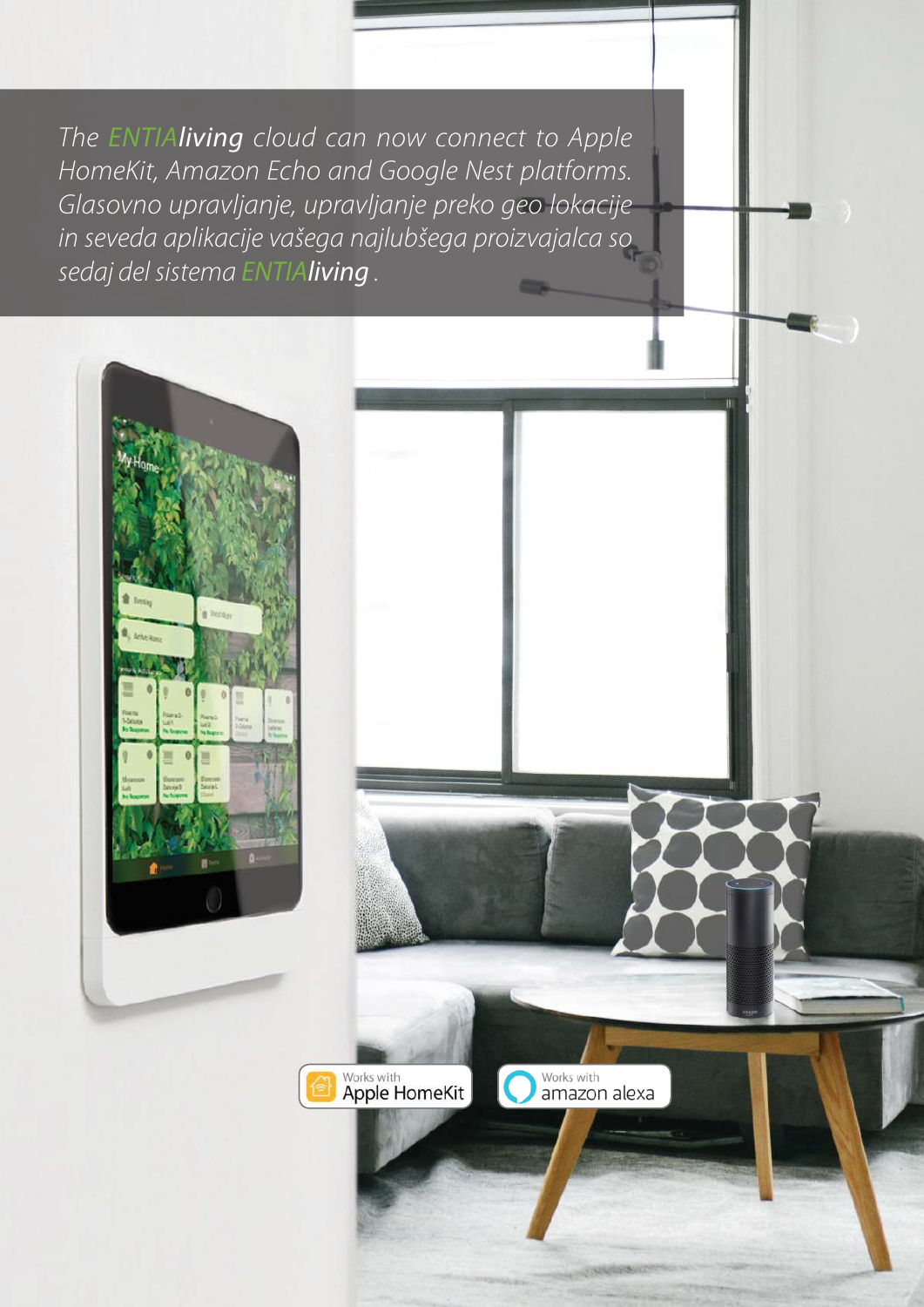## USER INTERFACES

Manual, automatic, remote. Switches, sensors, room controller, smartphones, tablet computers, personal computer, smart watches or even your TV set. It's all there for us with **ENTIAliving**. Control your home easily and efficiently with multitude of options available. Classic switches for the more conservative oriented and iOS and Android apps for more technology prone. Beautiful design, pleasure to use. Experience the highest level of comfort with **ENTIAliving**.

- Room Controller / Intelligent thermostat
- Intelligent touchbuttons
- Smartphones/tablets (iOS/Android)
- Personal computers
- Cloud2cloud (Apple HomeKit, Amazon Echo, Google Nest)

| Alarm                                                                    | Temperatura                                                          | <b>Vreme</b>                              |                                            |      |                                                 |
|--------------------------------------------------------------------------|----------------------------------------------------------------------|-------------------------------------------|--------------------------------------------|------|-------------------------------------------------|
| Stanje: Vklopljen<br>Sporocila: 0                                        | 22 <sup>o</sup><br>Trenutna:<br>Nastavljena 22°C<br>15°C<br>Zunanja: | For.<br>Tor.<br>-9<br>×<br>15/22<br>16/20 | Sre.<br>Cet.<br>۰<br>go.<br>16/34<br>18/26 |      |                                                 |
| Scene                                                                    | Poraba električne energije                                           |                                           |                                            |      |                                                 |
| $47 - 76$<br>$\bullet$<br><b>Sunny</b><br>Jutranja<br>Dneyna:<br>Večerna | a sen<br>110                                                         |                                           | $\sigma$ as ( $\Phi$<br>entia              |      |                                                 |
| ŖМ                                                                       |                                                                      |                                           | <b>EL</b> Dnevna soba                      | 200W | $-22$                                           |
| <b>Nočna</b><br>Od doma<br>Zabava                                        |                                                                      | 12:01<br>$V =$                            |                                            |      | <b>ALEXANDER</b><br>в                           |
|                                                                          |                                                                      |                                           |                                            |      | entia<br>$\blacksquare$<br><b>Elizar cycles</b> |
|                                                                          |                                                                      |                                           |                                            |      | Scenes:<br>$\overline{c}$                       |
| $\mathbf{A}$                                                             |                                                                      |                                           | ×                                          |      | m<br><b>Day</b>                                 |
|                                                                          |                                                                      |                                           |                                            |      | Ð<br>A<br>Anty<br><b>Myr</b>                    |
| х                                                                        |                                                                      |                                           |                                            |      |                                                 |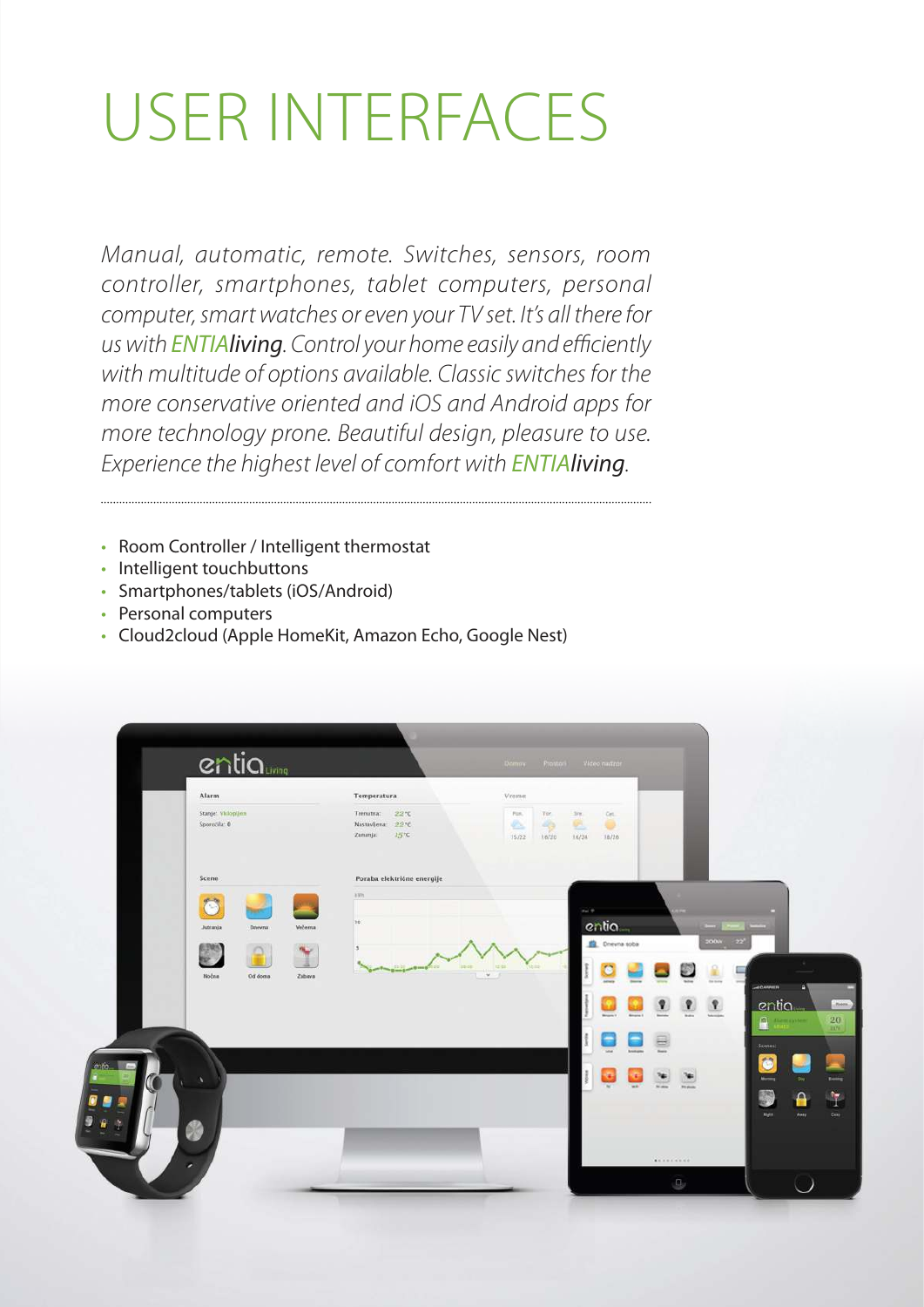# EQUIPMENT OVERVIEW

### **ENTIAliving Automation**



#### **ENTIAliving Main Controller with Gateway EL-M01**

The central processing unit and ETH /CAN gateway of the ENTIAliving system. Can connect up to 4 power expanders, one power dimmer and up to 25 BUS devices.



#### ENTIAliving **Main Controller EL-M01a**

Main controller extension unit for large houses and apartmets. Without ETH gateway but in all other aspects the same as ENTIAliving Main Controller EL-M01.



#### **ENTIAliving Power Expander 8 EL-E801**

Relay power expander with 8 inputs and 8 outputs. Suitable for connecting lights, heating valves, fan coils, power outlets, push buttons and other electronic devices.



#### **ENTIAliving Power Expander 16 EL-E1601**

A power expander with 16 inputs and 16 outputs. Suitable for connecting shades and blinds, lights, heating valves, fan coils, push buttons and other electronic devices.



#### **ENTIAliving Sens Controller EL-S01**

A controller for connecting sensors and push buttons to the ENTIAliving system. Suitable for in-wall mounting (fi60) or DIN mounting.

#### ENTIAliving **Power Dimmer 5 EL-D01**

Phase-controlled dimmer module with zerocross detection. Suitable for connecting up to five dimmable lights or groups of lights. Maximum power on one output is 300 W.



#### **ENTIAliving DALI Converter EL-CD01**

A DALI lighting controller for ENTIAliving smart home system. Suitable for connecting large groups of (up to 64) DAL I enabled lights.



#### **ENTIAliving MODBUS Converter EL-CA01**

A MODBUS A/C controller for ENTIAliving smart home system. Suitable for connecting MOD-BUS compatible devices such as air conditioners, heatpumps  $_{\rho}$ tc.

#### 

#### **ENTIAliving IR Controller EL-IR01**

A controller for connnecting an air conditioning unit to the ENTIAliving system. Compatible with all commercially available remote controllerd A/C units.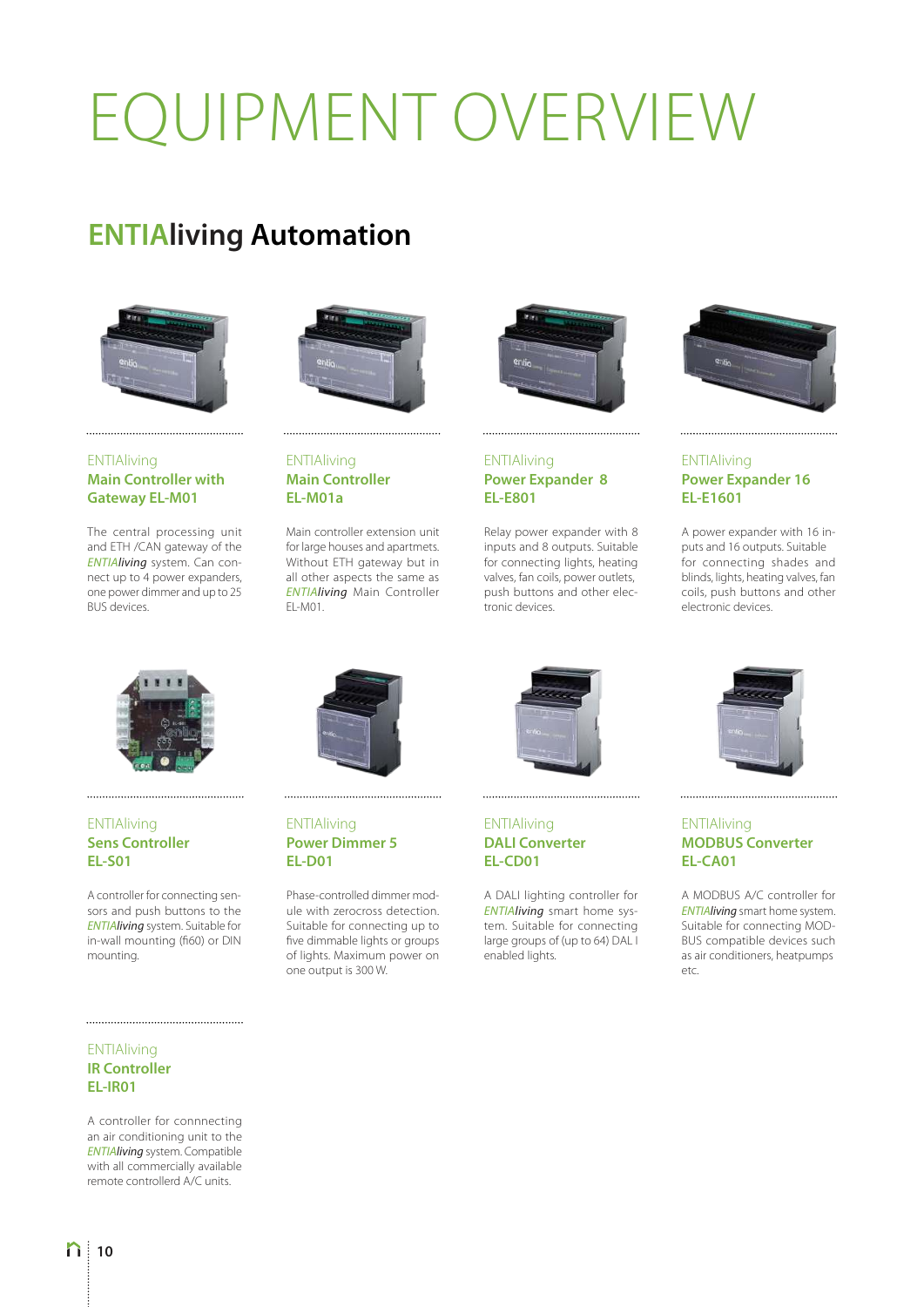# EQUIPMENT OVERVIEW

## **ENTIAliving Touch Buttons**



#### **ENTIAliving Touch Buttons**

#### **EL-TB401**

Beautiful touch interface with four buttons for controlling the ENTIAliving system. High quality nano carbon overlay plexi ma terial, ambient back light with ambient sensor control, suitable for controlling shades, lights and user defined scenes.



#### **ENTIAliving Touch Buttons with thermostat EL-TB401-T**

Beautiful touch interface with four buttons for controlling the ENTIAliving system. High quality nano carbon overlay plexi material, ambient back light with ambient sensor control and temperature sensor. For controlling room temperature, shades, lights and user defined scenes.



### **ENTIAliving Touch Buttons**

### **EL-TB801**

Beautiful touch interface with eight buttons for controlling the ENTIAliving system. High quality nano carbon overlay plexi material, ambient back light with ambient sensor control, suitable for controlling shades, lights and user defined scenes.



#### **ENTIAliving Touch Buttons with thermostat EL-TB801-T**

Beautiful touch interface with eight buttons for controlling the ENTIAliving system. High quality nano carbon overlay plexi material, ambient back light with ambient sensor control and temperature sensor. For controlling room temperature, shades, lights and user defined scenes.

## **ENTIAliving Central Control**



#### **ENTIAliving Room Controller EL-R01**

A powerful three-zone (room) intelligent thermostat with a temperature sensor and digital inputs. Includes scene select and scene save functions, local clock, current temperature, and more. Suitable for italian style buttons frames (Vimar, Bticino,...)



#### ENTIAliving **Room Controller EL-R02**

A powerful three-zone (room) intelligent thermostat with a temperature sensor and digital inputs. Includes scene select and scene save functions, local clock, current temperature, and more. Suitable for german style buttons frames (Jung, Gira,...)

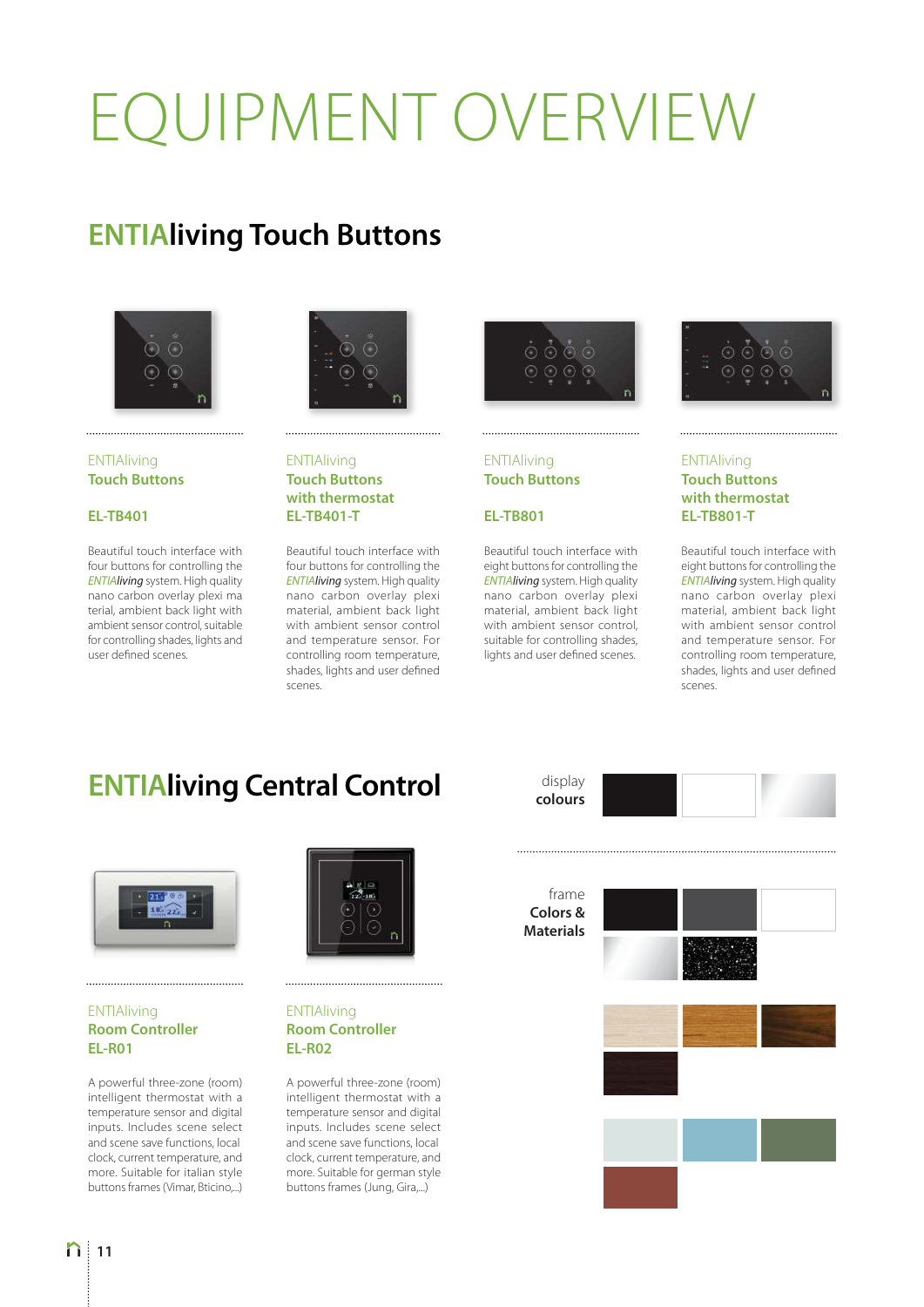## QUIPMENT OVERVIEW



#### **ENTIAliving PC Application EL-SW-PC01**

Apps for controlling all elements of your home, including automation, security, door phone... Tailor your smart home to your needs with **ENTIAliving** Configuration Setup. Available on Windows, Mac OS and Linux.



**ENTIAliving** 

**Tablet Application EL-SW-TAB01**

Apps for tablet computers with iOS or Android system. Control all elements of your home, including automation, security and door phone. Available free of charge on Apple App store and Google Play Store.



#### **ENTIAliving Smart Phone Application EL-SW-SP01**

Appls for smart phones with iOS or Android system. Control all elements of your home, including automation, security and door phone. Available free of charge on Apple App store and Google Play Store.



#### **ENTIAliving Apple Home Bridge EL-SW-HK01**

Control **ENTIAliving** smart home system through applications made by Apple. Make custom scene, use SIRI voice commands, create automated actions through triggers and connect with multitude of devices supporting Apple Home on your favorite Apple device.







#### **ENTIAliving CNS Application EL-SW-CNS01**

Application for multi apartment building manager. Monitor and control the connected systems (lighting, ventilation, heating ,...) in common spaces. Receive alerts in case of malfunctions or unwanted events.



#### ENTIAliving **Configuration Tool Software EL-SW-ST01**

A powerful tool for complete configuration, monitoring and managing of the **ENTIAlivina** system and server. Meant for distributors, integrators and resellers of the **ENTIAliving** smart home system.

#### **ENTIAliving Amazon Echo Bridge EL-SW-AE01**

"Alexa, dim all lights to 30%". The amazing Amazon smart speaker product is now integrated with ENTIAliving smart home system. Control all devices in your home by using only voice commands. Easy to use interfaces now have a whole new meaning with ENTIAliving Echo bridge.

#### ENTIAliving **Google Nest Bridge EL-SW-GN01**

Simply integrate Nest with your ENTIAliving system. Connect to a huge number of devices, like cameras, smart locks etc., already supporting the Nest platform. Voice control, geolocation based control and all your favorite functions provided by this powerful platform by Google.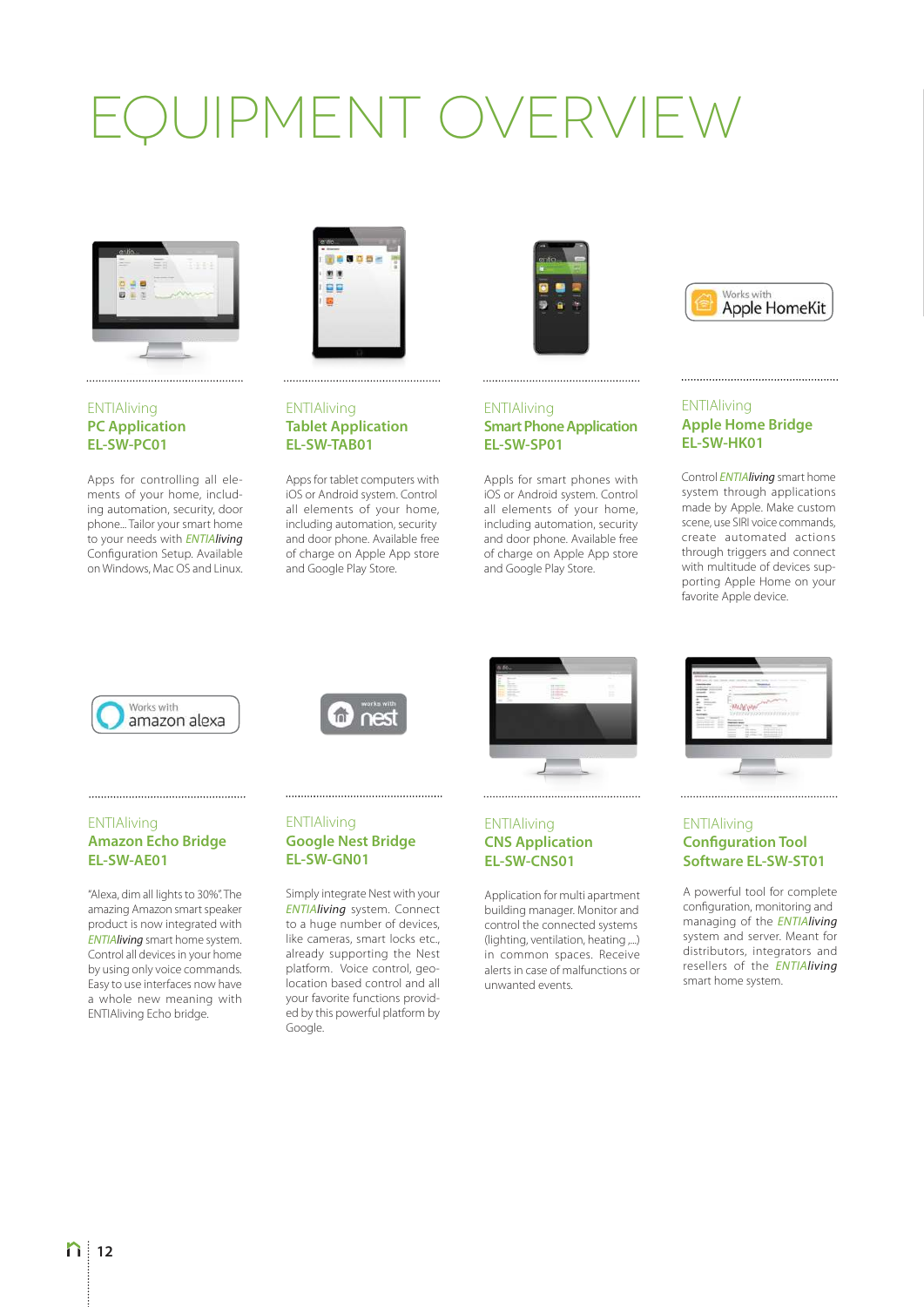Wireless devices such as thermostats, doorphones, smartlokcs and much more can now be integrated with ENTIAliving smart home system through cloud2cloud platforms by Apple, Amazon and Google - Apple HomeKit, Amazon Echo and Google Nest respectively.

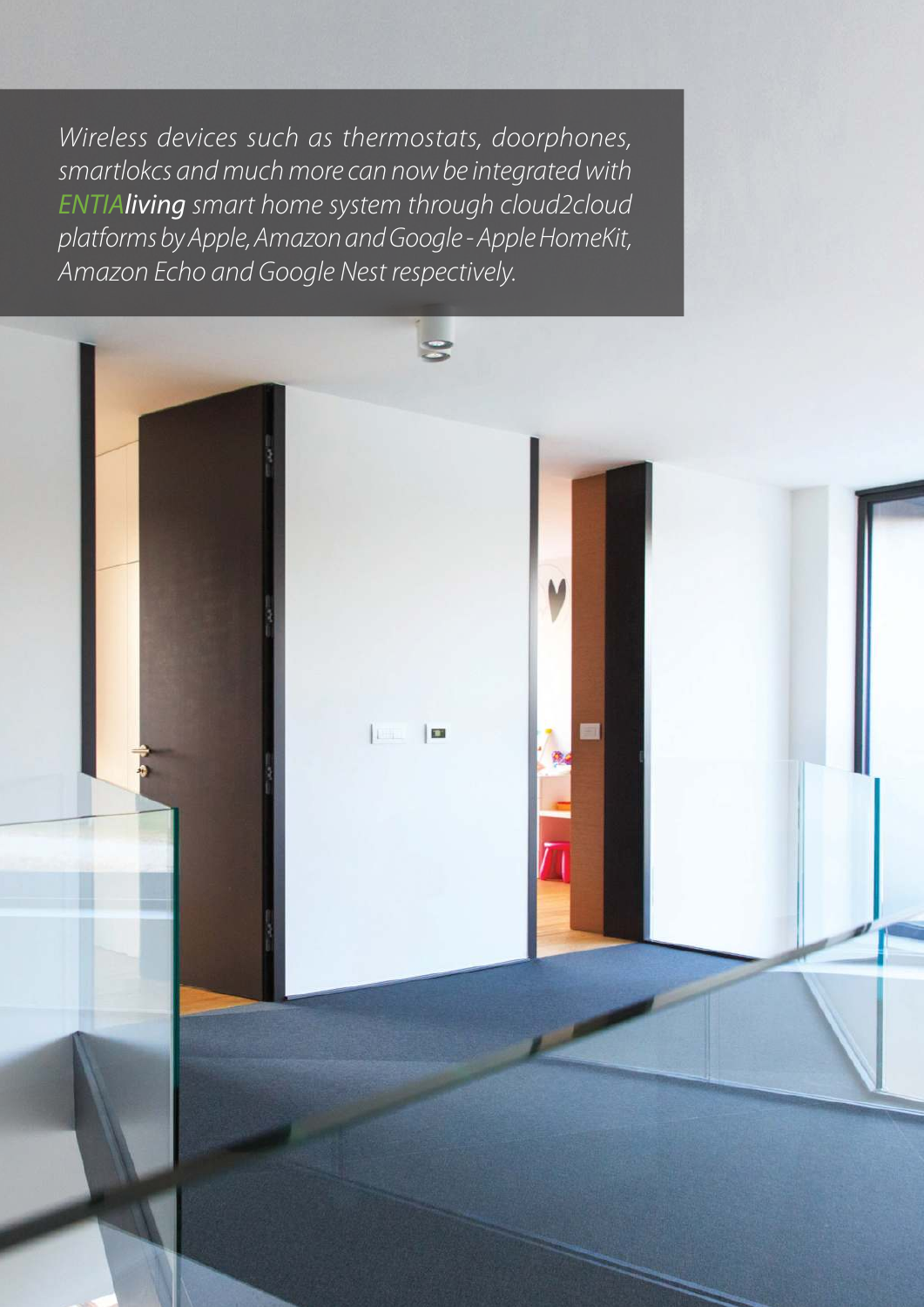## ACCESSORIES

## **ENTIAliving Security & Safety**

#### **ENTIAliving Security Central EL-SEC01**

Fire, flood and burglary protection. A professional system with integrated sensors can alert you or the security service of unwanted events in your home.

#### **ENTIAliving Video Surveillance IP Camera EL-CAM01**

Video surveillance camera, suitable for inside or outside mounting, weather resistant, vandal resistant, with streaming directly to your smartphone, tablet or personal computer.

#### **ENTIAliving Fire/Smoke Detector EL-S-FIRE01**

A smoke detection sensor for increased fire security. Suitable for installation areas with increasred fire hazard. Integration with ENTIAliving system enables alerts in case of unwanted events.

#### ENTIAliving **Presence/Motion Sensor EL-S-PIR01**

A sensor for detecting presence has various applications, such as automatic lighting or increased anti-burglary security. Integration with **ENTIAliving** system enables alerts in case of unwanted events.

#### **ENTIAliving Flood/Spill Detector EL-S-FLOO01**

A sensor for detecting spills and leakages. Suitable for mounting in areas with increased flood hazard. Integration with ENTIAliving system enables alerts in case of unwanted events.

#### ENTIAliving **Open Door/Window Sensor EL-S-DOOR01**

A sensor for detecting open windows/doors can be used for anti-burglary protection or to disable air conditioning in case of open windows (increased energy efficiency).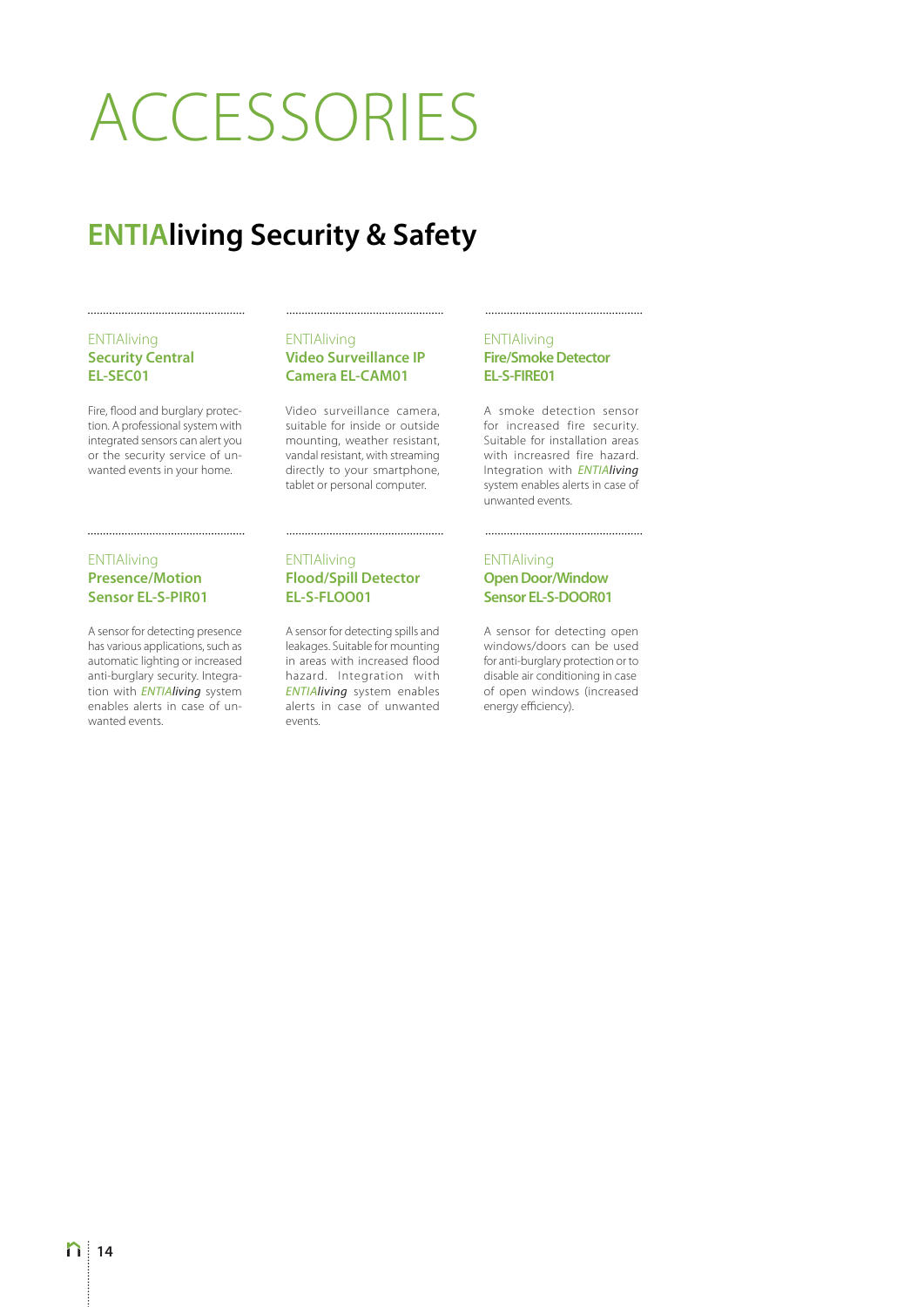## ACCESSORIES

## **ENTIAliving Energy Efficiency**





#### ENTIAliving **Energy Consumption Metering EL-MET01**

A cloud system for measuring the energy consumption of your home. Measure electricity, water and gas consumption, generate daily, weekly and monthly reports and make your home use energy smartly.

#### **ENTIAliving Open Door/Window Sensor EL-S-DOOR01**

A sensor for detecting open windows/doors can be used for anti-burglary protection or to disable air conditioning in case of open windows (increased energy efficiency).

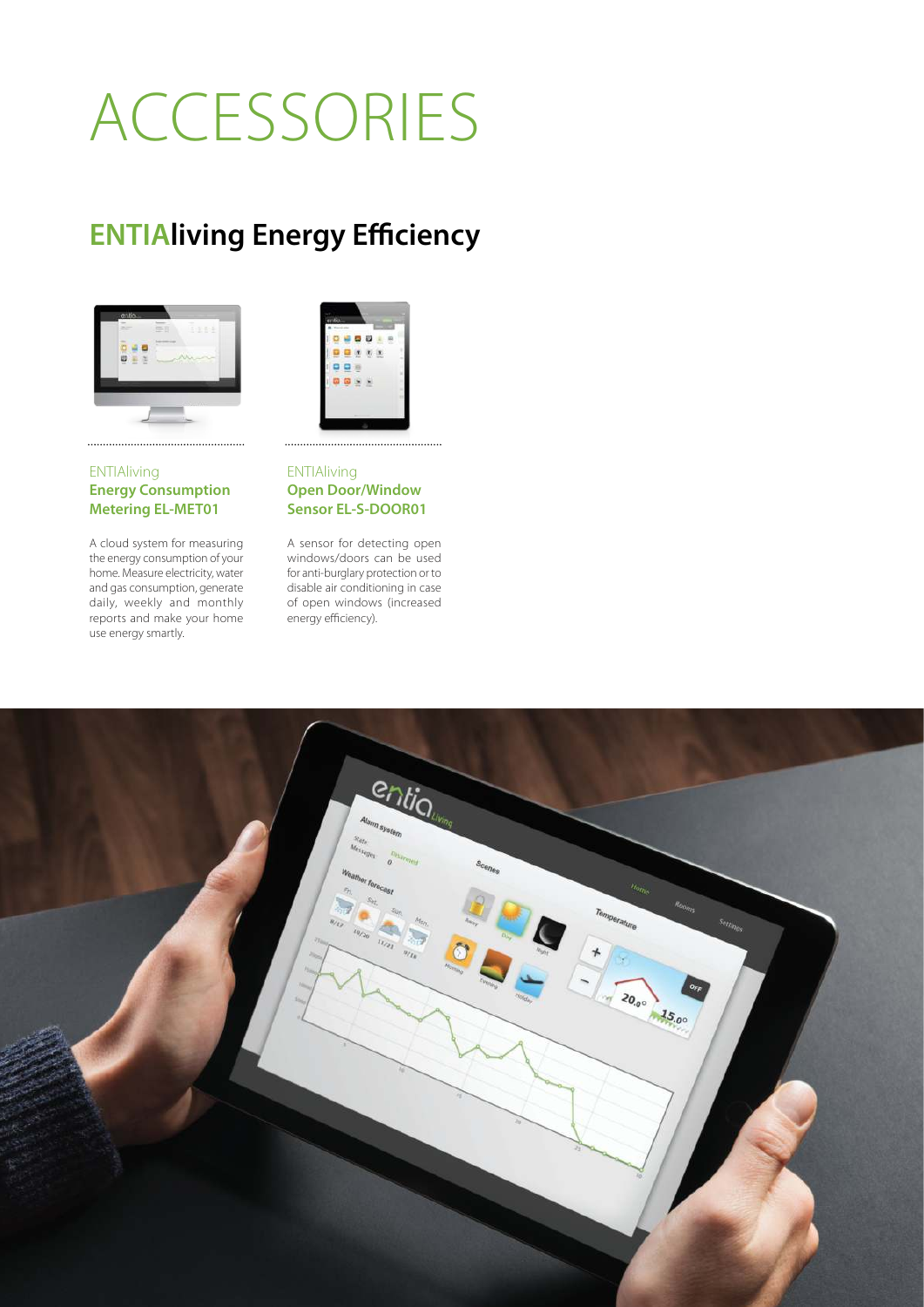We have everything on our tablets today, so it is only logical to have our homes there as well, for you to control. With beautifully designed and easy to operate apps your portable device will become the central control hub for your home.

 $\theta$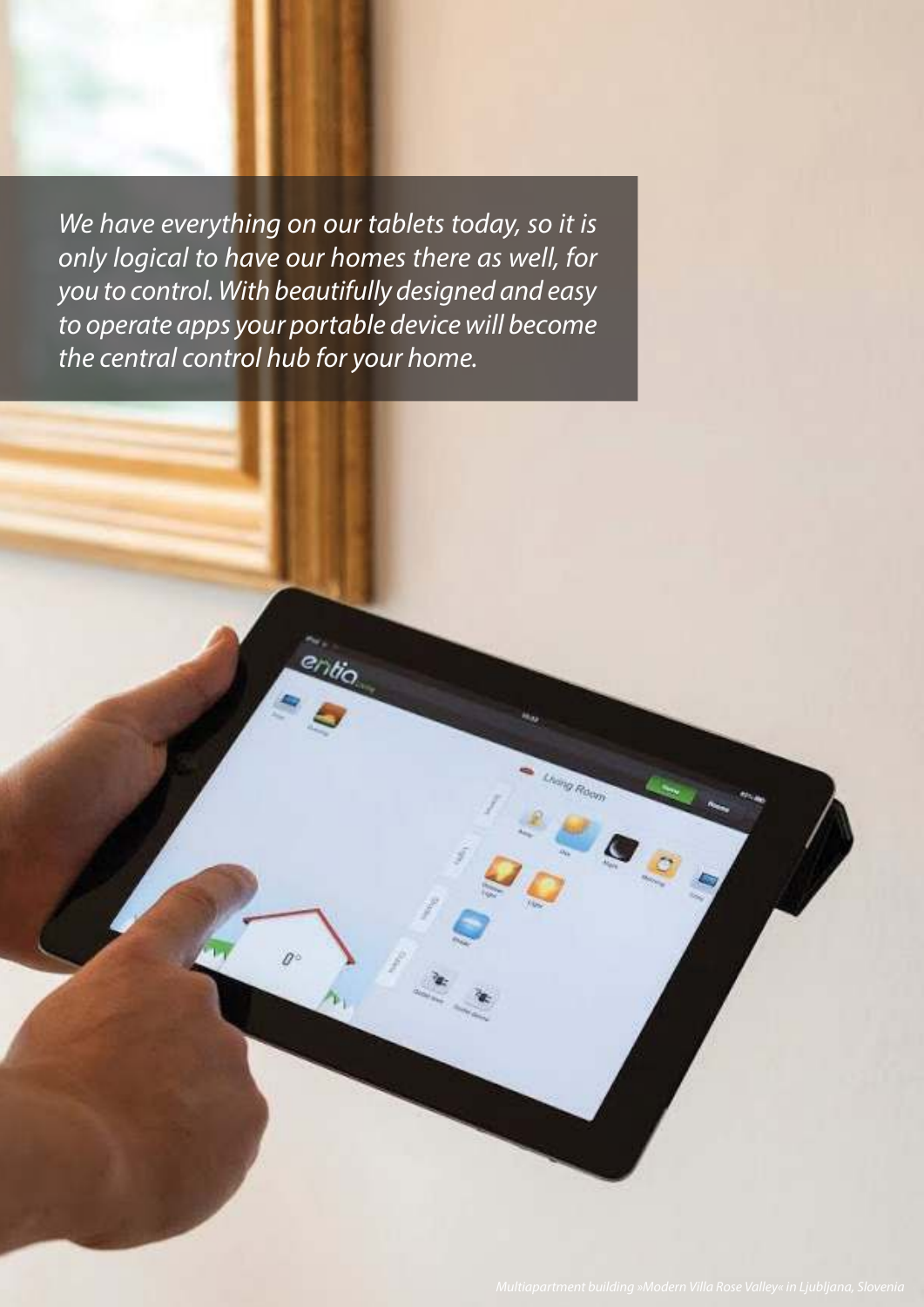## ACCESSORIES

## **ENTIAliving Sensors, Cables, Buttons**

#### **ENTIAliving Power Supply 5V EL-PS01**

A DIN mount 5V power supply for the **ENTIAliving** system. Connects to the **ENTIAliving** Main Controller EL-M01 or ELM01a.

#### **ENTIAliving Sensor Power Supply 12V EL-S-PS01**

A DIN mount 12 V power supply for the **ENTIAliving** sensor system. Connects to various sensors with external power supply and also to **ENTIAliving** DALI and MODBUS controllers.

#### **ENTIAliving Temperature Sensor EL-S-TEM01**

A sensor for measuring (inside or outside) temperature. Used for displaying and controlling various temperatures.

#### **ENTIAliving Humidity Sensor EL-S-HUM01**

A sensor for measuring humidity. Can be used for automatic ventilation of wet rooms in order to prevent mould.

#### **ENTIAliving Ambient/Luminosity Sensor EL-S-AMB01**

A sensor for measuring level of illumination. Can be used for automatic (smart) shading control.

#### ENTIAliving **Wind Speed Sensor EL-S-WIND01**

A sensor for measuring wind speed. Can be used for automatic (smart) shading protection against wind.

#### ENTIAliving **Weather Station EL-S-WHT01**

A station for monitoring the weather, namely rain, wind, ambient and temperature changes.

#### **ENTIAliving Rain-fall Detector EL-S-RAIN01**

A sensor for detecting rain. Can be used for automatic control of roof windows.

#### **ENTIAliving BUS Cable EL-C-BUS01**

Cable for connecting **ENTIAliv**ing devices which communicate on BUS.

#### **ENTIAliving Button Cable EL-C-BUT01**

Cable for connecting buttons to the EXPAND, ROOM and SENS controllers.

**ENTIAliving Buttons & Switches**

Connect any commercially available "classical" buttons & switches (Vimar, Btticino, ...) to the **ENTIAliving** system and gain intelligent functions. No need for special and expensive "intelligent" buttons.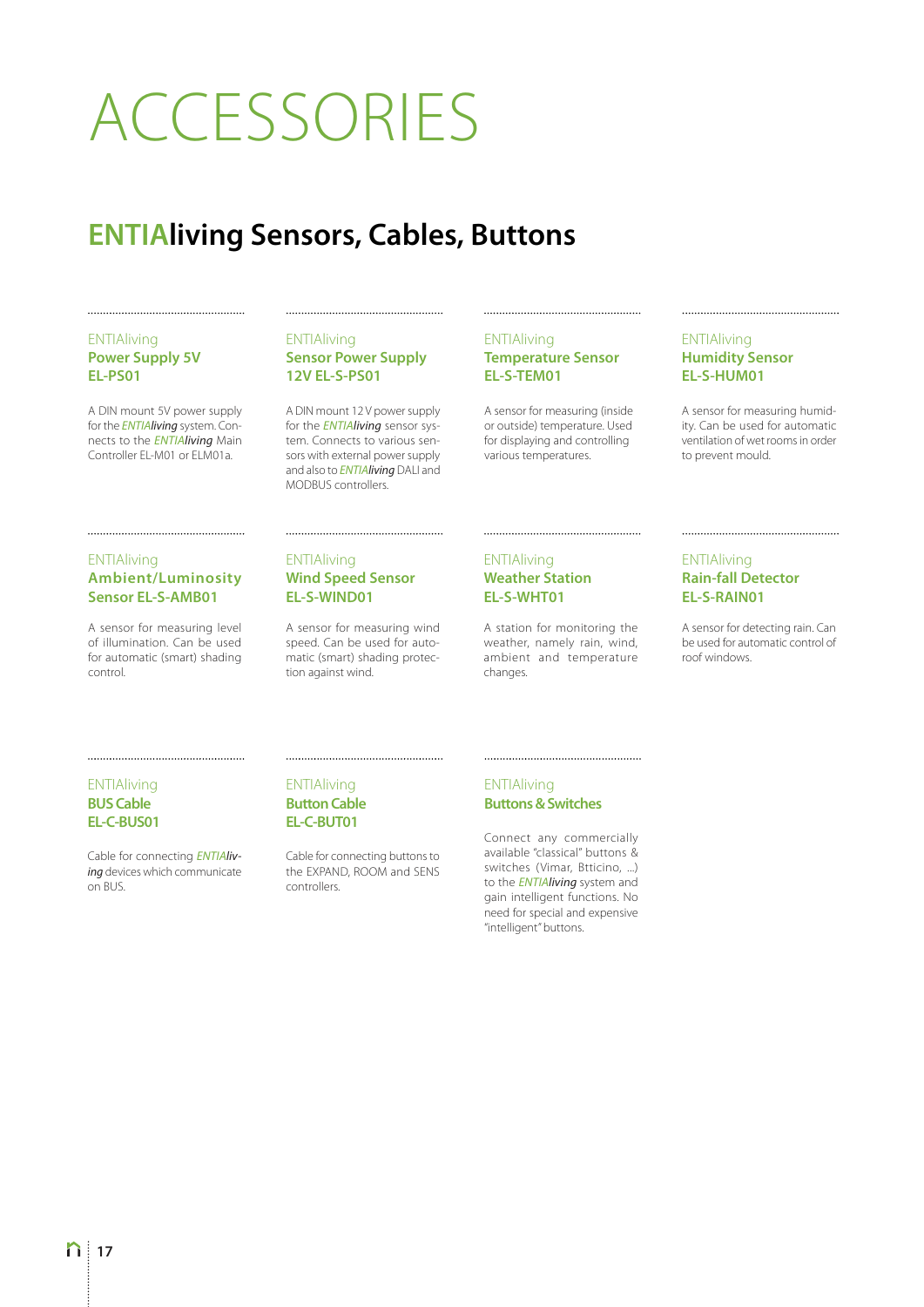## ABOUT THE COMPANY

Our mission is to make ordinary people's lives easier, more effective and less costly. We are beleivers, enthusiasts, engineers, explorers, achievers... We are Entia.

The company **Entia** was founded in 2009 and the product **ENTIAliving** was "born" a year later. A cloud based smart home for new residential buildings that increases the energy efficincy, security and comfort of a home while enabling world wide remote control with smartphones, tablets or personal computers. Assembled with the highest quality components and

manufactured in European Union, **ENTIAliving**  covers all the functionality of any smart home system available on the market, adding cloud related advantages, such as world wide monitoring and remote control, remote management and service etc. **ENTIAliving** is moving a luxury product into the mass market thus making smart home widely affordable.

### **CE standards**

The **ENTIAliving** system has passed all the necessary tests to achieve the following standards of quality assurance:

- EN 60730-1
- EN 55015
- EN 61547
- EN 61000-3-2
- EN 61000-3-3
- EN 50491-2
- EN 50491-5-1
- EN 50491-5-2
- EN 50491-5-3
- EN 50491-3 (EN 50090:1998 + A1:2002 + A2:2007)

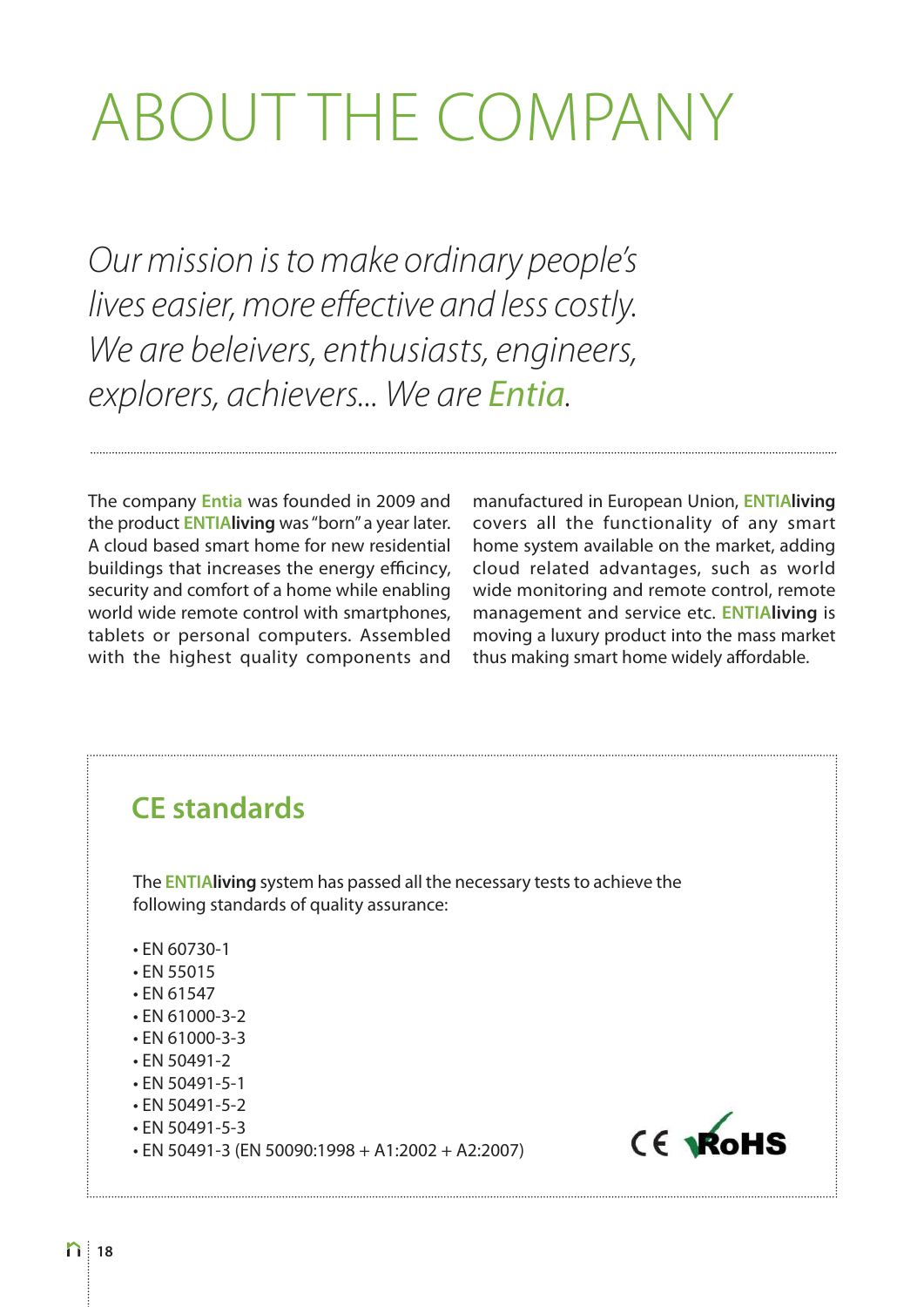The ENTIAliving system has been improving based on the users experience and feedback, and has been implemented into several buildings, mostly residential, but also offices and hotels have been equipped.